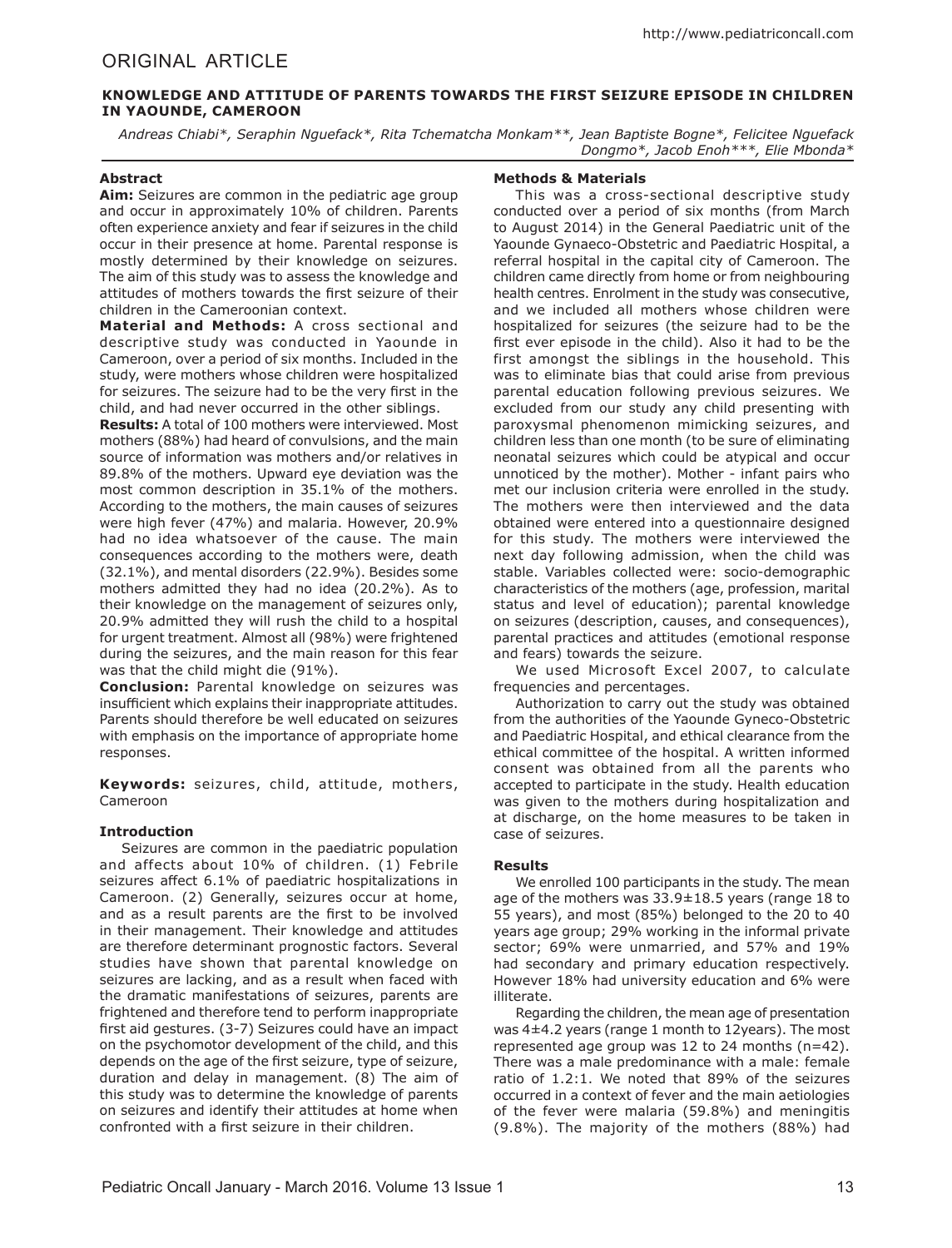heard of convulsions. The main source of information was from parents and/or relatives in 79 (89.8%) of the cases, radio/TV and patient itself in 3 (3.4%) each, school in 2 (2.3%) and health care personnel in 1 (1.1%). Fifty four (54%) of mothers could not recognize the seizures. Description of the seizures by the mothers are given in Table 1.

|  |  | <b>Table 1: Description of seizures</b> |  |  |
|--|--|-----------------------------------------|--|--|
|--|--|-----------------------------------------|--|--|

| <b>Description of seizures</b> | Number (%) |
|--------------------------------|------------|
| Upward eye deviation           | 80 (35.1)  |
| Rigidity                       | 40 (17.5)  |
| Salivation                     | 34 (14.9)  |
| Agitation/trembling            | 27(11.8)   |
| Stretching/contractions        | 25(11)     |
| Chewing/teeth gnawing          | 10(4.4)    |
| Fixated sight                  | 5(2.2)     |
| Loss of consciousness          | 3(1.3)     |
| Trance                         | 2(0.9)     |
| Yelling                        | 1(0.4)     |
| Loss of sphincter tone         | 1(0.4)     |
| Total                          | 228*(100)  |

Note: \*A participant could have one or more descriptions.

The main causes of the seizures as cited by the mothers were: high fever in 54(47%), malaria in 19 (16.5%), "spleen" in 5(4.3%), anemia in 4 (3.5%) n=4), meningitis in 3 (2.7%), apnea in 2 (1.7%) and witchcraft, emotional shock and chills in 1 (0.9%) patient each. However, in 24 (20.9%) of the responses, some parents had no idea whatsoever of the cause. The main consequences of seizures as cited by the mothers are depicted in Table 2.

#### **Table 2: Consequences of seizures according to the mothers**

|                         | Number (%) |
|-------------------------|------------|
| Death                   | 35 (32.1)  |
| Mental disorders        | 25 (22.9)  |
| Paralysis               | 8(7.3)     |
| Epilepsy                | 6(5.5)     |
| Learning difficulties   | 3(2.8)     |
| Psychomotor retardation | 2(1.8)     |
| No consequence          | 2(1.8)     |
| No idea                 | 22 (20.2)  |
| Others*                 | 6(5.5)     |
| Total                   | 109 (100)  |

Note: \*Others: coma, fright, recurrence, growth retardation, child stubbornness

Almost all parents (98%) were frightened by the seizure, and the main reason for this, was that the child might die (91%), become spirit possessed or have aggravation (2% each) or have suffocation, meningitis, coma (1% each). Concerning their knowledge on the home management of seizures only 31 (20.9%) admitted they will immediately take the child to a hospital for urgent treatment. Thirty-two (21.6%) made the child inhale a strong odour, 22 (14.9%) placed the child's head into a latrine and 11 (7.4%) had no idea of what to do.

#### **Discussion**

Most parents were quite educated which is explained by the fact that this study was conducted in an urban area. The level of education is a factor that governs the perception and behaviour of parents towards a particular disorder, especially seizures. Studies have shown correlations, both between the level of education and the lack of knowledge about seizures; and secondly between the level of anxiety and the level of education. (7,9-11)

In our study, the majority of parents had heard about seizures. This observation is similar to that reported in a Scandinavian study in 1999 (12), and in Nigeria in 2012. (13) We noted however, in our study that 12% of the mothers had never heard of seizures before. This contrasts with the results of Flury et al in Switzerland who observed that 44% of the mothers had no knowledge on seizures. (7) This difference can be explained by the fact that information on seizures was conveyed by word of mouth (via parents or relationship); thus a higher probability of being exposed to the same information even if it is not reliable. We found that information on seizures was mainly from the entourage, whereas in Nigeria in 2012, Anigilaje et al found that the radio (42.2%) and family (32.5%) were the main sources of information. (13) Although the information came mostly from conventional sources as the radio, the authors pointed out that the convulsions were always perceived by mothers as a mysterious phenomenon. Therefore beliefs conveyed by the entourage were better accepted even if sometimes erroneous. (13)

More than half (54%) of the mothers did not recognize a seizure, yet the majority had heard of it. Many factors could explain this: (i) the unreliability of the information received as it came mostly from the entourage (ii) the fact that the parents in the study had never witnessed a seizure; (iii) fright which might make the parents lose their lucidity and as a result not retaining the nature of the seizure. Parents were especially shocked by the facial expression of the convulsing child, and most describe the event as an 'upward eye deviation'. Similarly in France, Chamberlan-Tison et al in 2013 noted the same observation. In their study, many parents said that the general appearance of the child looked deformed by the seizure. (3)

Fever was the main cause of the seizure as cited by parents. Van Stuijvenberg et al in the Netherlands noted a similar finding, whereas, in other studies in rural areas especially in Africa (4,6,14) and Asia (15) , most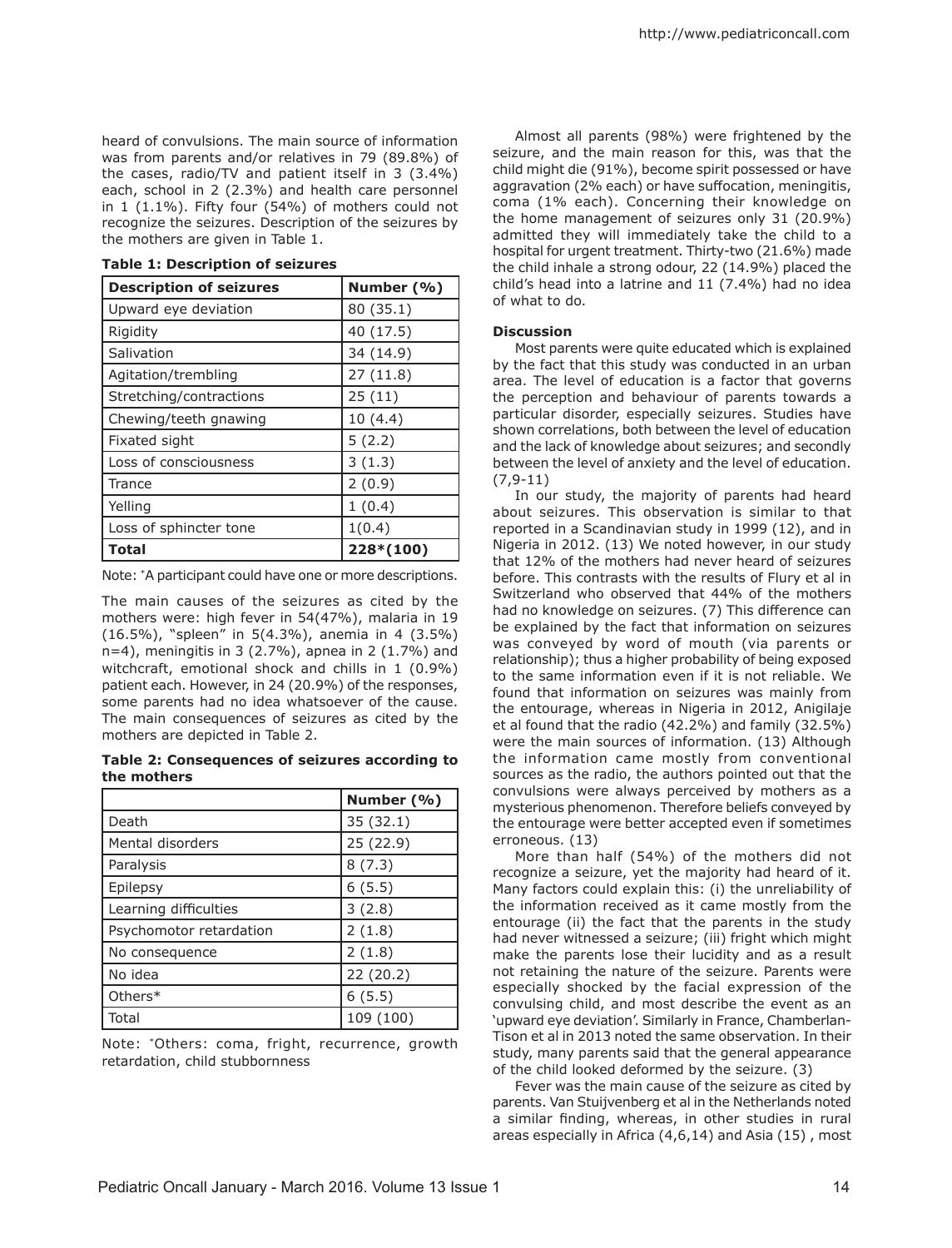mothers thought seizures were due to witchcraft (4,6), a disease called "spleen" (14) or egg consumption (6). The term 'spleen' used in this context is a common term used by traditional healers as the cause of fever in a child, because according to them fever is due to the dysfunctioning of the spleen, and should be treated with scarifications in the left hypochondrium.

In our study "spleen" and witchcraft were cited by 4.3% and 0.9% of the mothers, respectively. It is also worth mentioning that the majority of the mothers in our study had a relatively accurate knowledge of the causes of seizures: fever, malaria and meningitis.

The main consequences feared by the parents interviewed were death and mental disorders. Other researchers have noted similar findings. (3,16,17) Chamberlan-Tison et al explained that parents feared the worst because during the seizure, the child's general appearance changed suddenly with a loss of consciousness. The combination of these factors terrified parents and nurtured the fear of death. (3) Parental knowledge concerning the management was mostly wrong and diverse. Indeed, the management in most cases consisted in letting the child to inhale a strong odour (like alcohol, smoke from burnt tissue or pepper, whiskey) or putting the child's head in the latrine with the hope that the strong odour from the latrine will stop the seizures. In the case of smoke inhalation, the child might inhale carbon monoxide contained in the smoke, which will affect the central nervous system aggravating the convulsions. (18) Very few parents (20.9%) knew that they must take the child to the hospital urgently in case of seizures. It is very likely that the information received from the entourage was inappropriate, as well as the insufficient information from health professionals on seizures greatly influenced this poor knowledge on the initial management of seizures at home. According to Anigilaje et al in Nigeria, seizures are regarded as a mysterious phenomenon in the community, and traditional beliefs are so much rooted in the minds of the parents that information even from conventional sources such as healthcare professionals, radio, and television are not easily adhered to. (13)

During the seizure almost all (98%) the mothers indicated they were very anxious and frightened. A seizure is a phenomenon which occurs brutally and often associates eye deviation, rigidity and loss of consciousness. All these manifestations are regarded as mysterious (4), and terrifying (3) for parents who interpret them diversely and often think the worse is yet to come for their child. Lack of precise and adequate information from health professionals largely contributes to this.

The main limitation of the study was the fact that the study was done in an urban context where most mothers are literate, and thus cannot reflect the knowledge and practices of the rural population where most mothers are illiterate. Also the study was hospital–based and would not reflect practices of the parents in the community, who did not come to the hospital.

#### **Conclusion**

Overall, parental knowledge on seizures was insufficient, which explains their inappropriate attitudes towards seizures. It is therefore important that parents be well-educated on seizures, emphasizing on the importance of appropriate home responses.

#### **Acknowledgement**

The authors wish to thank all the mothers who participated in the study, and all the nursing and medical staff who cared for the children during hospitalization.

### **Funding :** None

#### **Conflict of Interest :** None

#### **References :**

- 1. Michael VJ. Seizures in childhood. Kliegman In Kliegman R, Stanton B, Behrman R (eds). Nelson's Texbook of Pediatrics. 17th ed. Philadelphia. 586:2309-17.
- 2. Nguefack S, Ngo Kana CA, Mah E, Kuate Tegueu C , Chiabi A , Fru F, et al. Aspects cliniques, étiologiques et thérapeutiques des convulsions fébriles. A propos de 325 cas à Yaoundé. Arch Pediatr. 2010; 17(5):480-485 [Article in French].
- 3. Chambellan-Tison C, Fine A, Cancès C, Chaix Y, Claudet I. Approche anthropologique des représentations parentales actuelles des convulsions chez l'enfant. Arch Pediatr. 2013; 20(10):1075-1082 [Article in French].
- 4. Anigilaje AE, Anigilaje OO. Perception of childhood convulsion among women in a peri-urban community in Ilorin, Nigeria. IOSR-JDMS. 2013; 4(5):32-38.
- 5. Van Stuijvenberg M, De Vos S, Tjiang GC, Steyerberg EW, Derksen-Lubsen G, Moll HA. Parents' fear regarding fever and febrile seizures. Acta Paediatr. 1999; 88(6): 618-622.
- 6. Munthali AC. Perceptions about the aetiology, treatment and prevention of convulsion in under-five children in Rumphi. Malawi Med J. 2003; 15(5):11-12.
- 7. Flury T, Aebi C, Donati F. Febrile seizures and parental anxiety: does information help? Swiss Med Wkly.2001; 131(37-38):556-560.
- 8. Bast T, Carmant L. Febrile and other occasional seizures. Handb Clin Neurol. 2013; 111:477-91.
- 9. Parmar RC, Sahu DR, Bavdekar SB. Knowledge, attitude and practices of parents of children with febrile convulsion. J Postgrad Med. 2001; 47(1):19-23.
- 10. Shuper A, Gabbay U, Mimouni M . Parental anxiety in febrile convulsions. Isr J Med Sci. 1996; 32(12):1282- 1285.
- 11. Deng CT, Zulkifli HI, Azizi BH. Parental reactions to febrile seizures in Malaysian children. Med J Malaysia.1996; 51(4):462-468.
- 12. Balslev T. Parental reactions to a child's first febrile convulsion. A follow-up investigation. Acta Paediatr Scand. 1991; 80(4):466-469
- 13. Anigilaje EA, Anigilaje OO. Childhood Convulsion: Inquiry about the Concerns and home Management among